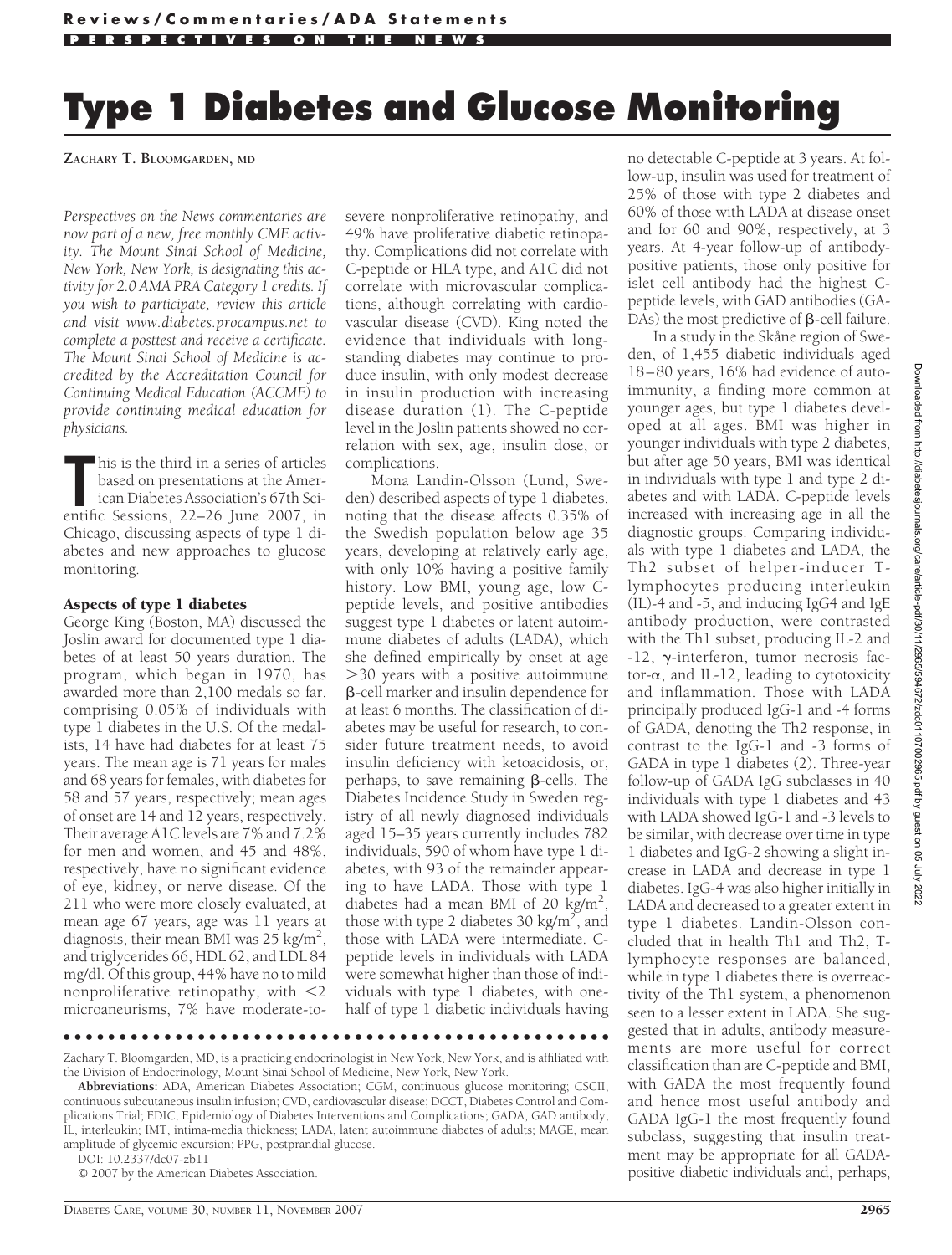#### *Perspectives on the News*

that individuals with LADA are candidates for immunological intervention.

Eric Liu (Bethesda, MD) discussed a number of National Institutes of Health studies of  $\beta$ -cell function in type 1 diabetes. Initial studies of C-peptide showed measurable levels in 11–41% of type 1 diabetic individuals, with evidence from the Diabetes Control and Complications Trial (DCCT) (3) that good glycemic control preserves  $\beta$ -cell function. In 141 type 1 diabetic individuals screened for islet transplantation, 38 had C-peptide  $>0.5$ nmol/l and, of the remainder, 16 had measurable C-peptide after arginine stimulation. Absence of C-peptide was weakly associated with disease duration, with Liu suggesting that islets may retain regenerative capacity, which perhaps is not evident because of the ongoing autoimmune process. Studies in type 1 diabetes have shown effects of immunosuppressant treatment on B-cell function. Liu reviewed a case report of a type 1 diabetic patient who, after combined pancreaskidney transplantation, had biopsy of the native pancreas.  $\beta$ -Cells, some expressing both insulin and somatostatin, were present in the biopsy specimen, suggesting that the combination of control of hyperglycemia with immunosuppressive treatment allowed islet regrowth (4). Using portal vein sampling after arginine stimulation in three individuals 2–3 years after islet transplant, two showed evidence of native pancreas C-peptide production. After whole-pancreas transplantation, iliac vein sampling showed Cpeptide production by the transplanted tissue, and hepatic vein C-peptide measurement was used to measure native pancreas -cell insulin secretion. Great variability was found, with relatively little regeneration occurring, even a decade after transplantation. A study currently being performed with exenatide will assess this as a potential approach to increasing  $\beta$ -cell recovery. Caveats are that calcineurin inhibitor immunosuppression may adversely effect  $\beta$ -cell progenitor development, current immunosuppressive regimens may not fully suppress autoimmunity, and the euglycemia accompanied by supraphysiologic insulin levels seen in all patients after islet transplantation may hinder islet regeneration. At the present time, Liu concluded that there is no robust evidence that  $\beta$ -cell regeneration occurs in a clinically meaningful fashion.

Michael Steffes (Minneapolis, MN) reviewed C-peptide data from the 12-year follow-up DCCT/Epidemiology of Diabetes Interventions and Complications

(EDIC) studies, noting that the primary prevention subgroup of the DCCT had the greatest number of C-peptide– positive individuals, with >90% followed long term. Of the original 1,441 individuals, 305 had stimulated C-peptide >0.2 but <0.5 nmol/l. Quarterly DCCT and yearly EDIC A1C values are available, as well as information about retinopathy, nephropathy, and severe hypoglycemia. Mixed-meal stimulation tests were done on all individuals at DCCT study entry, with C-peptide measurement after an overnight fast and 90 min after a test meal. Annual repeat stimulation tests were performed on all individuals with stimulated values > 0.2 nmol/l for up to 6 years. Cpeptide was less than 0.03 nmol/l in 44%, 20% had levels 0.03–0.1 nmol/l, 15% had levels  $0.1-0.2$  nmol $\Lambda$ , and  $10\%$  sustained levels above 0.2 nmol/l for at least 1 year. Postmeal C-peptide concentrations were higher with intensive treatment for 6 years (3), although Steffes pointed out that the remaining islets may have simply functioned at a higher level with intensive treatment rather than there being greater islet survival.

A1C was lower in the intensive treatment group in the DCCT in C-peptide– positive patients, although in control group patients A1C levels were not affected by C-peptide. Retinopathy less frequently occurred in C-peptide–positive intensive treatment patients in the DCCT, with a trend for conventional group patients with positive C-peptide to have less retinopathy as well. At year 10 in the EDIC study, C-peptide responders continued to show a trend to less retinopathy. Microalbuminuria development in the DCCT was also less frequent among intensively treated individuals who had Cpeptide reactivity, although this was not demonstrable at years 11–12 in the EDIC, and C-peptide responders did not show a reduction in development of macroalbuminuria. Intensively treated patients in the DCCT with positive C-peptide had fewer episodes of severe hypoglycemia, with trends for this to occur in the conventionally treated group as well, although, curiously, in EDIC, severe hypoglycemia occurred more commonly in the previous intensive group with measurable C-peptide. Loss of  $\beta$ -cell function, then, may occur early in type 1 diabetes, with greater loss associated to some extent with higher A1C and with increased risk of complications, as well as predisposition to hypoglycemia perhaps reflecting elimination of glucagon's effect

in raising glucose levels. Intensive treatment prolonged  $\beta$ -cell function, although whether regeneration occurred cannot be established. The  $\beta$ -cell function effect was not found in EDIC.

A number of presentations at the meetings explored further aspects of the natural history of type 1 diabetes. LeCaire et al. (abstracts 940 and 941) presented studies of 152 type 1 diabetic individuals with mean age 26 years and diabetes duration 15 years, with nondiabetic matched control subjects, showing only a 3% greater carotid intima-media thickness (IMT) in the diabetic group (abstract numbers refer to the American Diabetes Association [ADA] Scientific Sessions, *Diabetes* 56 [Suppl. 1], 2007). They speculated that this unexpectedly similar carotid IMT was related to the recent trend to improved treatment. LDL cholesterol, LDL particle concentration, and triglyceride levels correlated with IMT both in case and control subjects, with blood pressure, A1C, and urinary albumin as additional factors in the diabetic patients. Costacou and Orchard (abstract 1033) studied correlates of early menopause among 325 women with type 1 diabetes, 14 having menopause at age  $\geq 50$  years, 17 between ages 40–49 years, and 34 before age 40 years. Menopause before age 40 years was associated with higher A1C, higher non-HDL and lower HDL cholesterol, higher albumin, and greater risk of cardiovascular disease, suggesting that this is a risk factor worth considering.

Nathan et al. (abstract 996) reviewed the natural history of type 1 diabetes as reflected in complications of 730 control group participants in the DCCT/EDIC, with 96% of survivors followed for a mean 18.5 years, 59% having no serious complications, 21% requiring retinal laser therapy, 16% with >300 mg/day proteinuria or renal failure, and 3% having myocardial infarction, stroke, or cardiovascular death. Secrest and Orchard (abstract 992) studied 7,650 type 1 diabetic individuals from Finland, Japan, or the U.S., diagnosed between 1965 and 1979. Of 377 deaths before 1995, in 85% diabetes was considered either the direct cause of death (this was particularly common with death before age 30 years) or a significant contributory factor. Diabetes, however, contributed to fewer deaths among those diagnosed after 1970, also suggesting improvement in outcome. Cara studied 935 deaths among type 1 diabetic individuals registered at the Bucharest Antidiabetic Centre between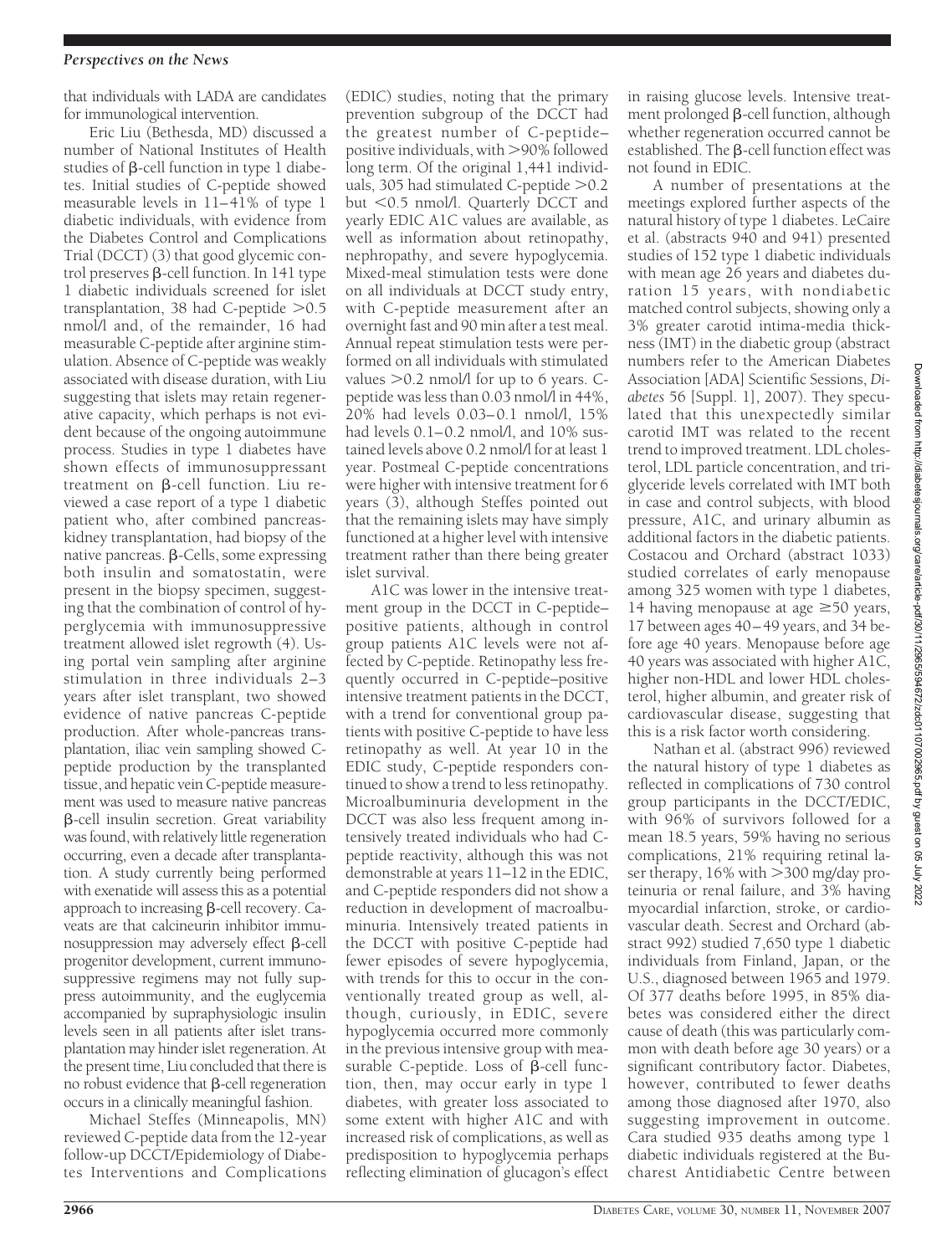*Bloomgarden*

1943 and 2004. From 1942 to 1955, disease duration averaged 5 years and age averaged 35 years, with these values increasing to 23 and 54 years, respectively, between 1995 and 2004; death from infection decreased 29-fold, while death from cardiovascular disease increased 5-fold and that from end-stage renal disease doubled. Skrivarhaug et al. (abstract 949) analyzed the 24 deaths among all 3,137 type 1 diabetic Norwegians with onset below age 15 years developing the disease between 1989 and 2003. Compared with the general population, mortality was 2.9-fold greater, with male subjects having mortality 1.4 times that of females. Mortality was twice as great among those developing diabetes between ages 10 and 14 years compared with those developing diabetes before age 10 years. Orchard and Costacou (abstract 1917) addressed diabetes characteristics related to age of onset, comparing 161 type 1 diabetic individuals over age 18 years who were diagnosed before age 6 years with 291 diagnosed between ages 6 and 11 years and 140 diagnosed at age 12 years or greater. Adult heights were 165, 167, and 169 cm; hematocrit 44.8, 44.1, and 43.9 g/dl; and insulin dose 0.79, 0.77, and 0.70 units/kg, respectively; the relationship between these differences and differences in complications is uncertain.

# Glucose variability

At a debate held at the ADA meeting, Louis Monnier (Montpellier, France) took the position that glucose variability is important in the development of complications of diabetes. Dysglycemia can be thought of as involving abnormality of fasting glucose and postprandial glucose (PPG) or as the set of glucose fluctuations from peaks to nadirs—the former two contributing to chronic hyperglycemia and the latter two to glycemic variability—so that PPG may be considered to include both aspects of hyperglycemia. PPG has two components: duration contributing to the degree of chronic hyperglycemia and absolute magnitude contributing to acute glucose fluctuations. Monnier suggested that PPG, as a contributor to glycemic variability, may be associated with increased oxidative stress.

He described an assessment of oxidative stress with measurement of urinary isoprostanes, metabolites of arachadonic acid via a nonenzymatic pathway alternative to the eicosanoid pathways leading to prostaglandin and leucotrien production. Monnier has found diabetes to be associ-

ated with a doubling of urinary isoprostanes (5) with particular effect of increased glycemic variability. Similar studies have shown nitrotyrosine to be another measure indicative of PPGinduced oxidative stress (6). In Monnier's studies, the contribution of PPG to glucose fluctuations was assessed from the mean amplitude of glycemic excursions (MAGEs), based on continuous glucose monitoring (CGM), MAGE, and, to a lesser extent, the area under the PPG curve correlating significantly with urinary isoprostane levels, which failed to show significant association with A1C, mean daily glucose, BMI, cholesterol, triglycerides, HDL, or LDL cholesterol in multivariate analysis. Thus, chronic hyperglycemia appears to activate oxidative stress, but this is importantly associated with glycemic fluctuation, leading Monnier to conclude that glycemic variability should be considered an important component of diabetic dysglycemia.

Monnier discussed several tools for assessing glycemic variability. The SD of the mean glucose value perhaps most appropriate from statistical point of view, although MAGE might be pathophysiologically more important. The SD may, however, minimize effect of sudden very large changes in individuals with overall modest glycemic fluctuation. A problem with both approaches is that large swings may not be detected if relatively long time intervals separate glucose measurements. MAGE may be particularly elevated in unstable type 1 diabetic patients, while the SD shows a less marked abnormality in this setting. In tracking urinary isoprostane levels, MAGE was more strongly associated than the SD, leading Monnier to suggest that new approaches to assessing glycemic variability will be important.

It is important, however, to assess the association of glycemic variability with complications to determine whether this is a useful endeavor. In 11-year follow-up of a study of more than 1,100 type 2 diabetic individuals, PPG showed a stronger correlation than fasting blood glucose with overall cardiovascular risk and with myocardial infarction (7), and Monnier reviewed another study suggesting association of lower PPG with lower rates of CVD development. Although controversial, the Study to Prevent NIDDM of 1,429 individuals with impaired glucose tolerance randomized to acarbose versus placebo showed this drug, which acts predominantly on PPG, to be associated with reduced CVD (8). On balance, he sug-

gested, it is uncertain whether glycemic variability is of importance in the genesis of diabetes complications.

This led Monnier to a final question of whether measurements of glycemic variability should be included in the clinical testing of antidiabetes agents. He reviewed a study with CGM showing that abnormality of PPG is the most characteristic finding with worsening of type 2 diabetes, noting that after A1C exceeds 8% the degree of glycemic variability no longer increases (9). He observed that no studies of glucagon-like peptide-1 receptor activators or dipeptidyl peptidase-4 inhibitors have reported glycemic variability, although a number of studies do report PPG and multiple point glycemic profiles, suggesting that such information is available. He described a study of individuals receiving metformin plus glimepiride, showing decreased A1C and mean glucose but a lack of significant decreases in MAGEs, while metformin plus rosiglitazone led to similar decreases in A1C and mean glucose, as well as to significant decreases in MAGEs, suggesting greater benefit in glycemic variability, perhaps an important difference.

Eric Kilpatrick (Hull, U.K.) argued that glucose variability is not related to outcome, quoting T.H. Huxley to state that he would be "slaying . . . a beautiful hypothesis with ugly fact," and saying to Monnier, "I am too much of a skeptic to deny the possibility of anything . . . but I don't see my way to your conclusion." He showed his analysis of the DCCT database of 247,717 laboratory glucose measurements comprising 7-point glucose profiles measured quarterly with  $\sim$ 72,000 accompanying A1C measurements. Microvascular complications were associated with A1C, but Kilpatrick showed no difference in the association of A1C with mean glucose between individuals having higher versus lower variability of glucose, suggesting that variability did not importantly contribute to risk. He did point out that in the intensively treated group, those individuals with A1C levels of 9% had lower retinopathy risk than the conventionally treated group at A1C 9%, and as the conventionally treated group had greater variability, this might explain their greater complication risk. He suggested an alternative explanation, however, that individuals in the intensively treated group with A1C 9% might actually have had lower mean glucose than those in the conventional group with A1C 9%, given the person-to-person differences in he-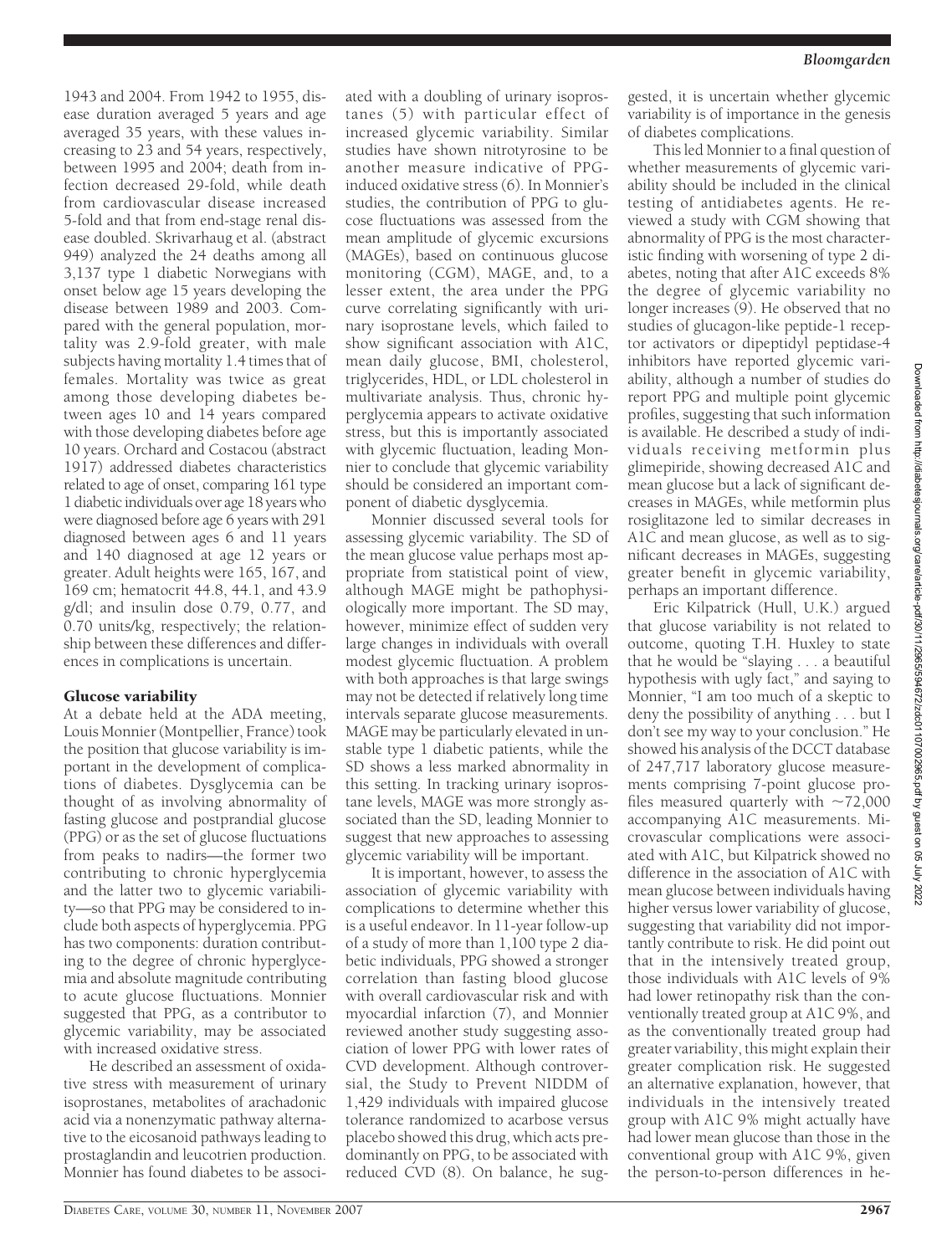## *Perspectives on the News*

moglobin glycation; thus, rather than explaining their lower retinopathy rates by less glycemic variability, he attributed it to a direct effect of hyperglycemia, with hemoglobin glycation itself an epiphenomenon useful in assessing mean glycemia but not directly related to complications. Indeed, a study from the DCCT dataset shows that individuals with a 9% A1C ranged in mean plasma glucose from  $\sim$ 180 to 300 mg/dl (10). When the association between mean glucose and A1C is calculated separately for individuals in the intensively treated and control groups, at A1C of 7 and 11%, there were differences in mean glucose of 30 and 50 mg/dl, respectively  $(11)$ . In Kilpatrick's analysis of the DCCT data, although both mean and SD of the plasma glucose were associated with retinopathy risk, in multivariate analysis mean glucose was highly predictive but the SD was not significant (12). Similar conclusions have been reached using MAGEs and mean glucose from the DCCT (13). He further observed that in the DCCT, A1C was not predictive of CVD, and the association between prior intensive treatment and reduction in CVD was not demonstrated until the EDIC data became available many years later (14). Using the original DCCT data, however, Kilpatrick showed that mean glucose was strongly predictive of CVD. Based on these analyses of micro- and macrovascular complications, he concluded that "it is the mean glucose that determines diabetic complications, no matter how that mean is arrived at."

A number of studies presented at the ADA meeting showed related information regarding A1C and glycemic variability. Cohen et al. (abstract 436) measured erythrocyte survival and in vivo A1C synthesis in six diabetic individuals and four nondiabetic control subjects. They calculated the glycation gap as the difference between actual A1C and the A1C predicted from the serum fructosamine, a measure of glycated albumin. Erythrocyte lifespan ranged from 77 to 104 days and explained 66% of the variance in glycation gap, controlling for diabetes status, suggesting that this may be an important factor—one not usually clinically recognized as contributing to variability of A1C. Kanehara et al. (abstract 396) presented data illustrating this phenomenon, showing lower A1C than that predicted from mean plasma glucose levels among diabetic and nondiabetic individuals with chronic active hepatitis and cirrhosis,

with markers of disease severity such as thrombocytopenia particularly associated with A1C lowering; correction with glycated albumin gave a more accurate index of glycemia. Kumeda et al. (abstract 428) similarly found that among 538 diabetic individuals undergoing hemodialysis, A1C levels were lower than predicted from plasma glucose and glycated albumin, with erythropoietin doses showing modest negative correlation with A1C. Interestingly, Kishimoto et al. (abstract 834) studied 145 diabetic individuals followed in their institution for a mean of 23 years, showing that the coefficient of variability of A1C, calculated from at least four values, significantly predicted progression of retinopathy in multivariate analysis including mean A1C. In a study of a potential approach to the assessment of PPG, Akutsu et al. (abstract 423) studied levels of 1,5-anhydroglucitol. This is a monosaccharide similar to glucose, ingested in the diet. Its tubular reabsorption is prevented by glycosuria, decreasing circulating levels. In 36 relatively well-controlled type 2 diabetic individuals, with mean A1C 6.5%, the sum of PPG levels exceeding 180 mg/dl and mean PPG showed negative correlation with 1,5-anhydroglucitol, while there was no correlation with A1C or glycated albumin.

# CMG

Jay Skyler (Miami, FL) introduced a symposium on CGM, recalling that home capillary glucose monitoring in the early 1970s used devices such as the Ames Eyetone meter, which was initially thought to be inaccurate and unlikely to achieve widespread use. "I think we're at the same place with CGM right now," he said, suggesting that in "a few years" this approach will be considerably more widely used. Intravascular glucose monitors are now feasible for clinical use. Most attention has, however, focused on subcutaneous tissue glucose measurement. The MiniMed (now Medtronic) system was initially developed in the late 1990s as a downloadable device that was used to give a 72-h glucose profile. The Glucowatch Biographer "took too long to warm up, was too inaccurate, and disappeared," Skyler said, as did the Pendragon Medical device, which was not used "for lack of effectiveness."

Several CGM devices are currently available and are in clinical use. The A. Menarini Diagnostics Research, GlucoDay S device, Skyler said, "works quite well.<sup>"</sup> The Medtronic Guardian telemetered glucose monitoring system is comprised of a subcutaneously placed sensor connected wirelessly to a remote standalone reader or to a reader included in the Paradigm insulin pump. The DexCom continuous glucose sensor (15,16) now gives 7-day glucose data fairly accurately, with high and low glucose alarms and software for data analysis. The Abbot Navigator continuous glucose monitor (17,18) also appears to be an accurate and useful instrument. These sensors all have similar characteristics, with 22- to 25 gauge insertion devices, 6–13 mm in length, inserted at  $45-90^\circ$  angles, with sensors lasting  $\sim$  7 days for the DexCom, 5 days for the Abbott, and 3 days for the Medtronic devices. The OrSense NBM-100G noninvasive continuous glucose monitoring system uses a ring-shaped probe placed around the patient's finger, intermittently occluding blood flow and allowing a red/near infrared measurement of light transmitted through the finger to assess blood glucose concentration.

To understand and make use of these approaches, one must recognize that interstitial glucose levels are "a little bit slower in equilibrating," lower than simultaneous blood glucose when levels are increasing, and higher when levels are decreasing. An important caveat, then, is that calibration should be performed at a time when blood glucose levels (from capillary sampling) are stable. The lag in glucose readings occurs with all subcutaneous tissue glucose sensors and can delay recognition of hypoglycemia and of recovery from hypoglycemia; thus, changes in glucose and absolute levels must be taken into account. The use of these devices allows understanding of the relationship between insulin administration and meals (17,19), with patients using the approach able to improve glycemia (15), particularly those with higher A1C (16). Skyler reviewed a study of 28 children using CGM for 3 months, showing a reduction in the likelihood of hypoglycemia, and those patients using CGM more frequently appear to have greater improvement in glycemia (20). The next step is to use CGM sensoraugmented insulin pumps for insulin delivery, with studies suggesting feasibility of such an approach with improvement in glycemia (21). Skyler concluded that the approach seems highly worthwhile, although noting that "it still is requiring lots of letter writing . . . I've been 50% successful with private insurers."

Howard A. Wolpert (Boston, MA)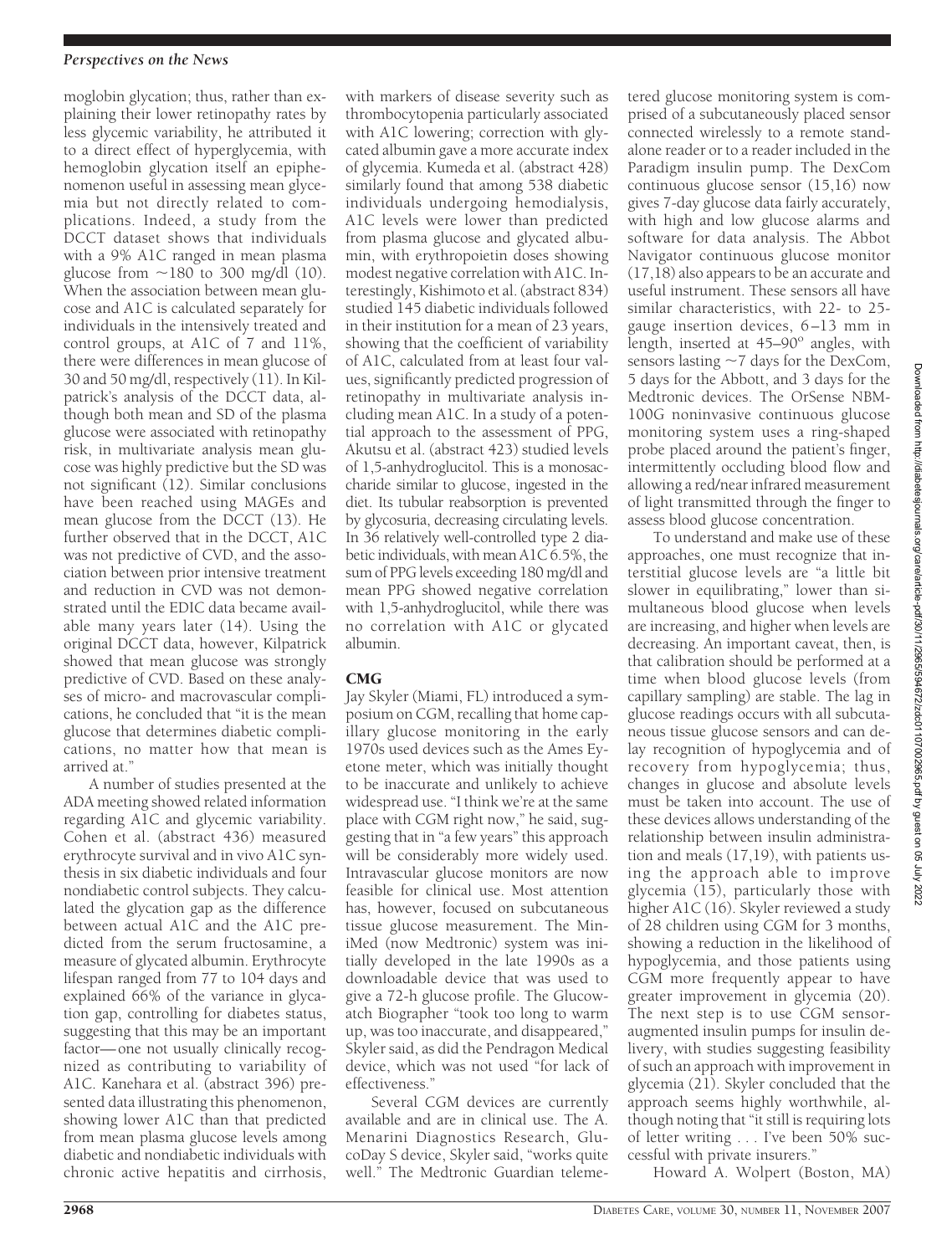further reviewed the use of CGM, suggesting that the challenge is in learning to use the data obtained, which offers patients the potential to detect and prevent hypoglycemia, with potential quality-of-life benefits. Furthermore, CGM can help diabetic patients modify inappropriate lifestyle behaviors and offers the potential to become a bridge to the development of hybrid "closed-loop" systems. Wolpert echoed Skyler's observations that capillary and interstitial glucose levels do not always correspond, with a delay between 5 and 30 min in equilibration; thus, postprandial hyperglycemia may not be readily recognized, and, further, the user must calibrate the CGM device when in a steady state. As an example, if capillary glucose measurement is performed after a meal, the "correct" CGM glucose would be  $\sim$ 30 mg/dl lower, and if this pair of observations is used for recalibration the device setting would be incorrect, so that users must "realize that some of these discrepancies are part of the physiology." However, in addition to the physiologic lag, there is also a lag due to duration of data processing, and improvement in this should be possible. The lag causes CGM to underestimate the rate of decline in glucose when falling, as may occur with exercise, and patient education to understand this limitation is crucial. Patient education needs to focus on the rate of change in glucose as well as to the CGM glucose level at a given time. Given these provisions, the use of CGM to recognize hypoglycemia, Wolpert said, it offers "real potential . . . as a tool for patients to fine tune and improve their glucose control." He suggested that patients confirm CGM glucose elevation after meals with capillary glucose testing. It is important to avoid hypoglycemia by giving overly frequent insulin boluses, realizing that insulin analogs act for up to 6 h and taking into account the glycemic index of ingested meals. After low glycemic index foods, if glucose levels are elevated, additional insulin may be required, whereas this might not be the case after high glycemic index foods. Wolpert noted that women who overfocus on weight loss may omit insulin doses (22) and that, conversely, those with frequent hypoglycemia may overeat with consequent weight gain. CGM is potentially useful in both settings and for all insulin-treated patients for whom hypoglycemia is an issue.

Boris P. Kovatchev (Charlottesville, VA) described some of the complexity of mathematical models for what he termed

"proactive" and "reactive" interpretation of CGM, with potential applications to feedback control. Since the interstitial glucose compartment rather than the blood glucose compartment is being measured, analysis must include a model of the transfer of glucose between the two compartments. CGM data form a time series that provides analytical advantages in smoothing and artifact rejection, assessment of trends and real-time forecast of events, and analysis of temporal variability and system dynamics to ultimately enable closed-loop control. Developing a control algorithm for closed loop needs to recognize a variety of sensor inaccuracies, although Kovatchev noted that close-intime readings are highly interdependent, and standard statistics may lead to inaccurate conclusions. He noted that measures of temporal glucose variability, such as SD and coefficient of variation, are designed to reflect symmetric deviations around a mean, and as glucose fluctuations are not symmetric and the mean may not be important, better approaches may include measures such as the interquartile range, percent variation above a threshold, *M* value, MAGEs, "liability index," and "Average Daily Risk Range." These methods do not, however, take into account the temporal order or the interdependence of the data. He suggested developing a measure based on a target range, say of 70–180 mg/dl, noting the numerically greater range of high rather than low glucose levels, which can be addressed by weighting hyperglycemia less than hypoglycemia. This approach will equalize the variance carried by hypoglycemia and hyperglycemia, with excursions into extreme hypo- and hyperglycemia giving progressively increasing risks. A potential marker of system stability is the SD of the rate of change. Trend prediction typically involves linear models, but as glucose changes are highly nonlinear—particularly at low glucose levels—alternative analytic approaches need to be developed to reduce false hypoglycemia alarm rates and, potentially, in developing control systems.

Geremia Bolli (Perugia, Italy) discussed strengths and weaknesses of interstitial glucose monitoring. Before 1980, A1C measurement was not available, and urinary glucose was used for monitoring, with plasma glucose results only being available after several days, leading to the assumption that hyperglycemia would need to be tolerated. It has now become

possible to physiologically treat diabetes, he said, attaining  $AIC < 7\%$  without frequent severe hypoglycemia, although this requires glucose monitoring before and after each meal and at bedtime. The times of glucose testing should be based on the pharmacokinetics of the insulin preparations used, with 2-h PPG measurements optimal using rapid-acting analogs. Such testing is inconvenient, embarrassing, painful, and time consuming and perhaps does not offer sufficient information to make reliable clinical decisions. CGM should be friendly, allowing prolonged use, and affordable. The discrepancy between blood glucose and interstitial glucose may be distressing for patients using the devices, with Bolli reinforcing Wolpert's recommendation that patients must learn to understand this limitation. The lag phenomenon occurs to variable degrees at different times, based on glucose levels and also on insulin levels, so that after insulin administration cellular glucose uptake increases, lowering insterstitial glucose. The lag time is physiological, physical, and also system/softwarerelated and is responsible for much of the lower accuracy of CGM. Sensor calibration becomes an important issue when not performed in a steady-state situation, with consequent discrepancy between glucose concentrations in the two compartments.

Bolli noted that A1C improvements have not been fully demonstrated with CGM and that prevention of hypoglycemia is flawed by the low specificity and high false-alarm rates of this approach. Given these considerations, trend analysis (23) may offer a better approach than the display of individual glucose data points. It is clear, he said, that CGM is better than capillary glucose testing at detecting peaks of hyperglycemia (24) and in reducing variability, which is associated with hypoglycemia, but he recommended that at this point CGM not be considered a substitute for capillary glucose monitoring but rather an adjunct to reduce the risk of hypoglycemia and an endeavor to improve A1C.

These observations were extended by a number of studies presented at the ADA meeting on aspects of CGM. Potential weaknesses were described by several groups. King et al. (abstract 85) simultaneously placed three sensors in each of 10 individuals. There was acceptable agreement between individual glucose readings, with mean difference  $\sim$  15%. Using pairs of readings to calculate direction of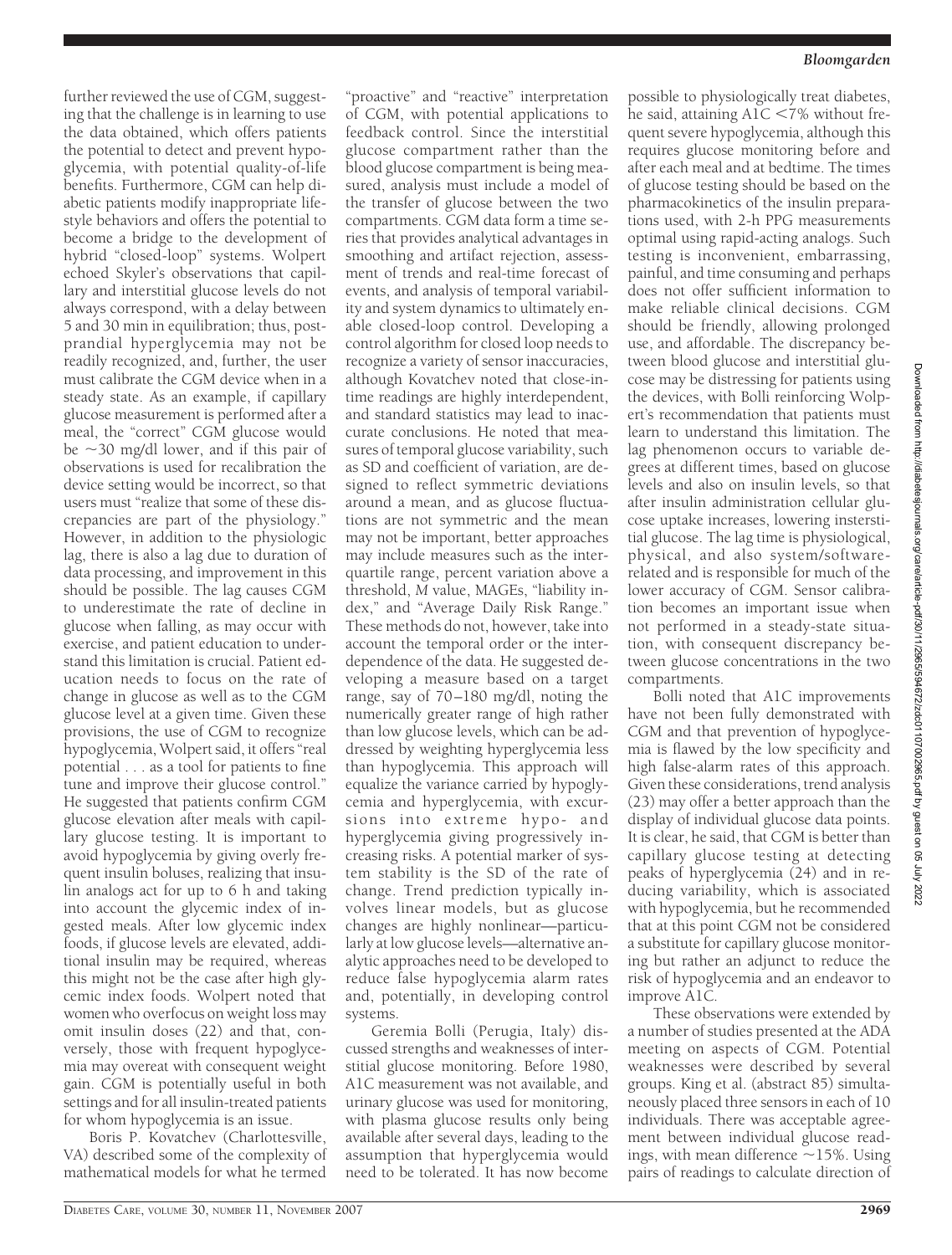### *Perspectives on the News*

glucose change, however, on  $\sim$ 20% of occasions one sensor gave a positive and one a negative change result, suggesting that such information may be somewhat inaccurate. Zisser et al. (abstract 92) compared 1,638 measurements by CGM and simultaneous Yellow Springs Instrument venous blood glucose in 67 diabetic individuals using the DexCon STS-7 System, finding that although the overall correlation was high with  $r = 0.91$ , 31% of readings differed by -20% and 13% by -30%, with particular inaccuracy during periods with glucose  $\leq 70$  mg/dl. Similarly, Trototaro et al. (abstract 422) compared 60,500 pairs of CGM sensors with capillary glucose readings in an openlabel study of 72 type 1 diabetic individuals, finding that 24% of readings differed  $by > 20\%$ .

Dunn and Rebrin (abstract 395) studied 4,734 glucose profiles following meals containing at least 20 g carbohydrate containing at least six measurements over at least 2 h, from 122 insulin-treated type 1 and type 2 diabetic individuals using the FreeStyle Navigator CGM system. A total of 74% of breakfasts, 59% of lunches, and 55% of dinners showed maximum glucose between 30 and 150 min after meal initiation, peaking at 75 min and not reaching baseline at 3 h. Premeal glucose levels were higher before meals, with peak postprandial level occurring at 30 min, and lower before meals with peak after 150 min, suggesting that insulin dosing choices are typically not correctly calibrated to preprandial glucose levels. Mc-Garraugh (abstract 406) studied the behavior of this CGM device in predicting glucose  $\leq 70$  mg/dl as confirmed by capillary glucose testing every 15 min in 58 type 1 diabetic individuals over 212 patient-days of testing. Using 10-, 20-, and 30-min prediction settings, hypoglycemia was correctly predicted on 70, 76, and 80% of occasions, respectively; on an additional 21, 17, and 15% of occasions, respectively, a glucose  $\leq 75$  mg/dl was correctly shown at the time of actual hypoglycemia. False hypoglycemia alarm rates were 7–9%. Mazze et al. (abstract 404) compared glucose patterns obtained by the Guardian RT CGM with capillary glucose levels using either the OneTouch Ultra or Yellow Springs Instruments devices, showing a 22-min lag in PPG peaks with the former, as well as a 19% relative absolute difference between capillary and interstitial glucose measurements.

Rhee et al. (abstract 417) compared A1C with mean glucose from 74 diabetic

individuals with stable diabetes treatment using CGM, finding that an A1C level of 7% corresponded to a mean glucose of 161 mg/dl. Shukla and Krishna (abstract 413) compared CGM with capillary glucose readings from 26 type 1 and type 2 diabetic individuals studied for an average of 65 h, finding postprandial hyperglycemia to average 219 vs. 163 mg/dl, suggesting that the increased testing frequency of CGM allows recognition of considerably greater glycemic levels.

Given these caveats, several encouraging studies were reported of outcomes with CGM. In a randomized controlled study of 138 adult and 40 adolescent type 1 diabetic individuals, Hirsch et al. (abstract 90) compared CGM/sensoraugmented insulin pump versus standard capillary glucose monitoring with pump treatment for 6 months, finding that in both groups A1C fell from 8.5 to 7.8%. Among the intervention group, however, those with  $<$  60% use of CGM showed an increase in A1C from 9.5 to 9.6%, while those with 60–80, 80–99, and 100% CGM use showed decreases in A1C from 8.2 to 7.5%, 8.4 to 7.7%, and 8.6 to 7.7%, respectively, suggesting that, in a setting of frequent contact with health care providers, compliance with CGM may lead to improvement in glycemic control. Kovatchev and Clarke (abstract 86) and Bugler and Bell (abstract 419) reported on  $\sim$ 120 individuals performing CMG using the FreeStyle Navigator system. During 20 days masked to real-time data, frequent hypoglycemia occurred in 10%, while it occurred in 3% during 20 days with the patients receiving immediate feedback. The SD of blood glucose decreased, as did the frequency of hyperglycemia, and mean nadir to peak amplitude of glucose excursions (MAGE) was 6–7 mg/dl higher during the masked period, although no change in average glucose was seen, suggesting CGM to reduce glycemic variability.

Given the close relationship of CGM and continuous subcutaneous insulin infusion (CSCII), a presentation by Conwell et al. (abstract 1881) is of note. Dermatologic effects of CSCII of at least 6 months duration in 50 children revealed areas of erythema in  $66\%$ , scars  $\leq$ 3 mm in 94% and  $\geq$ 3 mm in 12%, erythematous and nonerythematous subcutaneous nodules in 42 and 20%, respectively, and lipohypertrophy in 48%; no patient had cellulitis or abscess.

# Home glucose monitoring

Hanas et al. (abstract 1894) compared glycemic patterns in 68 type 1 diabetic children and adolescents using multiple daily insulin injections and in 44 subjects using CSCII, the latter group typically began this treatment because of poor glycemic control. A1C was 7.7 vs. 8.3%, respectively, and download of glucose meters showed mean 175 vs. 202 mg/dl with an SD of 90 vs. 106 mg/dl, suggesting the SD to be an important parameter of glycemic variability that may be useful in clinical care.

Pan et al. (abstract 981) reported that from 1996 to 2005, the prevalence of home glucose monitoring among adults with diabetes increased from 39 to 63%, with use of hypoglycemic medication, having health insurance coverage, and the number of physician visits correlating with greater use of glucose testing, while male subjects and individuals of Hispanic ethnicity both were 30% less likely to selfmonitor. Certainly, glucose testing is important in type 1 diabetic patients. Heinemann et al. (abstract 88) surveyed 36,450 CSCII-treated diabetic individuals, with 14,015 responding. The selfreported capillary glucose testing frequency was strongly associated with reported A1C; those testing 10 or more times daily with A1C 6.5%, 5 times daily with A1C 7%, and 2 or fewer times daily with A1C >7.5%. There is controversy about glucose monitoring in type 2 diabetes. Scherbaum et al. (abstract 91) randomized 202 oral agent–treated type 2 diabetic individuals to capillary glucose testing once versus four times weekly, showing falls in A1C from 7.2 to 7.0% in both groups at both 3 and 6 months, without differences in rates of severe hypo- or hyperglycemia. However, Murata et al. (abstract 87) reported a >2 year observational study of 5,862 such diabetic individuals, finding that although there was no relationship between the frequency of monitoring and A1C in the overall group, more frequent testing was associated with greater likelihood of increasing doses of or addition of a new oral agent, while excluding those whose oral agent treatment increased showed a negative correlation between frequency of testing and A1C, with A1C decreasing by 0.2–0.9% for every 10 tests performed weekly.

New innovations may lead to better diabetes testing. Nguyen et al. (abstract 432) used the HypoMon (AiMedics) noninvasive monitor measuring skin